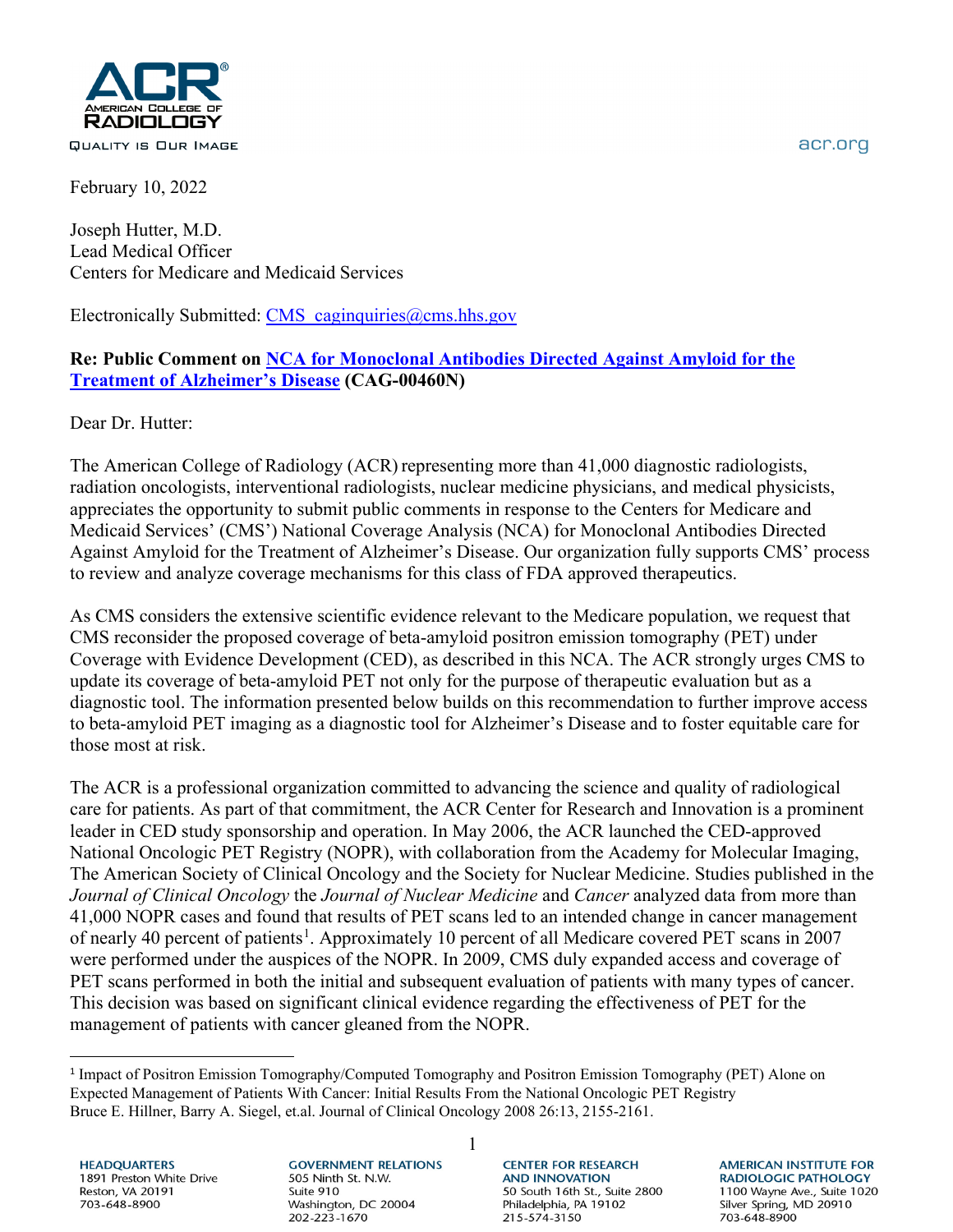The hallmark molecular biomarker of Alzheimer's Disease, beta-amyloid protein, can be non-invasively detected by PET. In 2013, CMS issued a National Coverage Determination (NCD) for Beta Amyloid Positron Emission Tomography in Dementia and Neurodegenerative Disease [\(220.6.20\)](https://www.cms.gov/medicare-coverage-database/view/ncacal-decision-memo.aspx?proposed=N&NCAId=265), stating "the evidence is insufficient to conclude that the use of positron emission tomography (PET) amyloid-beta (Aβ) imaging is reasonable and necessary for the diagnosis or treatment of illness or injury or to improve the functioning of a malformed body member for Medicare beneficiaries with dementia or neurodegenerative disease, and thus PET Aβ imaging is not covered under §1862(a)(1)(A) of the Social Security Act ("the Act")." Under this NCD came CED requirements for beta-amyloid PET. Most recently, the ACR serves as the sponsor and operating center for the Imaging Dementia – Evidence for Amyloid Scanning (IDEAS) Study and subsequent New IDEAS Study. These studies are developed to address the CED requirements of CMS's 2013 NCD 220.6.20. Thus far, these studies have provided access to diagnostic beta-amyloid PET imaging for a combined [2](#page-1-0)0,000 Medicare beneficiaries as a covered procedure<sup>2</sup>.

The Alzheimer's Association, the ACR, the American Society of Neuroradiology, and the Department of Biostatistics at Brown University School of Public Health, along with other clinical research experts, are partnering to launch The National Treatment and Diagnostic Alzheimer's Registry. This new national registry will be an FDA-approved-agent agnostic approach to gathering routine clinical practice data and outcomes for sharing quickly and transparently with all stakeholders<sup>[3](#page-1-1)</sup>. The registry will be designed to continuously collect routine clinical practice data over time from healthcare providers caring for patients diagnosed with Alzheimer's who are taking an FDA-approved disease-modifying treatment. The registry will be designed to grow with scientific and medical advancements. As new drugs are approved and implemented in care, these will also be captured by the registry. CMS should reconsider its proposed determination of limiting CED approval under this NCA to only randomized controlled trials and instead consider real-world examples, including clinical data registries and other longitudinal cohort studies.

We encourage CMS to review the latest ACR and our collaborating medical specialty societies (ACNM, ASNR, and SNMMI) Practice Parameter for Brain PET-CT Imaging in Dementia, which was revised and approved by the ACR Council in 2020 (Resolution [4](#page-1-2)1) and includes indications for beta-amyloid PET.<sup>4</sup> Amyloid PET studies should be performed at the request of physicians knowledgeable in the clinical diagnosis and management of dementia and under circumstances in which the results of the examination are likely to impact patient care.

A recently published primary analysis of the IDEAS study included 11,409 participants initially characterized as having mild cognitive impairment (MCI) or dementia of uncertain cause. 90 days after beta-amyloid PET, patient care plans changed (compared with the pre-PET plan) in 60.2% of patients initially characterized as having MCI and 63.5% of patients initially characterizes as having dementia of unknown cause. Hence, beta-amyloid PET was associated with substantial subsequent changes in the management of diagnostically challenging patient cognitive disorders<sup>[5](#page-1-3)</sup>.

<span id="page-1-0"></span><sup>&</sup>lt;sup>2</sup>https://www.ideas-study.org

<span id="page-1-1"></span> $3$  https://www.alz.org/news/2021/alzheimers-association-announces-national-effort

<span id="page-1-2"></span><sup>4</sup> https://www.acr.org/-/media/ACR/Files/Practice-Parameters/Brain-PET-CT-Dementia.pdf

<span id="page-1-3"></span><sup>&</sup>lt;sup>5</sup> Rabinovici GD, Gatsonis C, Apgar C, et al. Association of Amyloid Positron Emission Tomography With

Subsequent Change in Clinical Management Among Medicare Beneficiaries With Mild Cognitive Impairment or Dementia. JAMA 2019;321:1286-94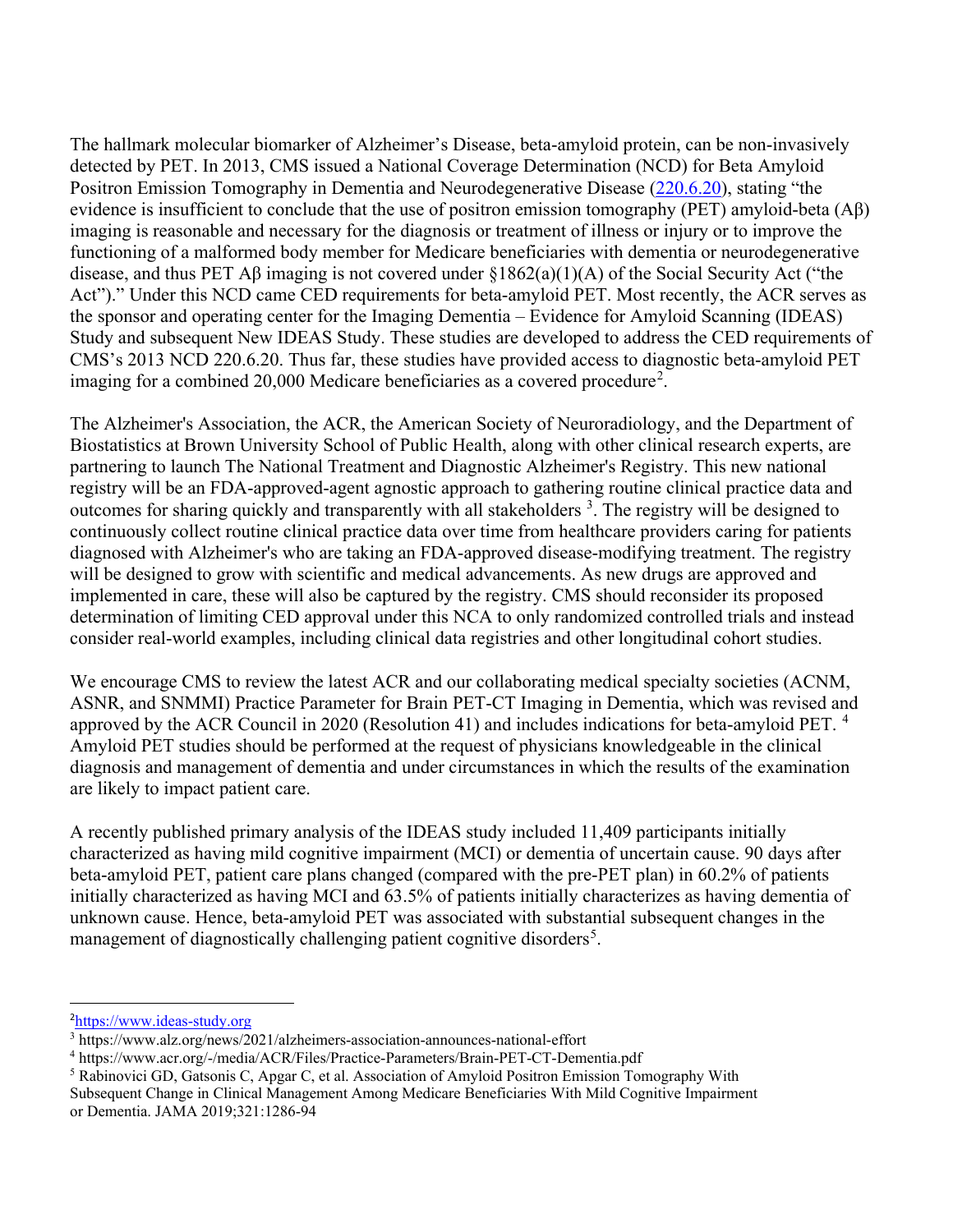Coverage of beta-amyloid PET will increase patient access to this diagnostic tool. Currently, there are three FDA-approved radiopharmaceuticals for the identification of amyloid plaque in the brain: 18F florbetapir, 18F flutemetamol, and 18F florbetaben. These are currently covered (under CED) in the New IDEAS Study, a successor to the IDEAS Study that is focused on minority populations. Outside of this trial, however, these tracers are not covered by CMS. It is essential that CMS find a mechanism to immediately cover beta-amyloid PET scans so that all Medicare beneficiaries have access. Without coverage for betaamyloid PET, only those who can afford to pay full charges out of pocket or the means to enroll in a CED study will have access, which will result in inequitable access.

The ACR agrees directionally with CMS's proposed decision to cover beta-amyloid PET for beneficiaries seeking access to an FDA approved therapy targeting Alzheimer's Disease. However, we are disappointed that proposed coverage requirements limit broad access by aligning with CMS' almost decade old NCD 220.6.20 and limiting coverage to only one beta-amyloid PET scan per beneficiary, who must also be enrolled in an approved CED clinical research study. Rather than retiring or revising NCD 220.6.20, CMS has proposed to perpetuate the current barriers to access of gold-standard diagnostic imaging for populations most at risk for MCI and Alzheimer's dementia. **Beta-amyloid PET imaging should be covered for Medicare beneficiaries diagnosed with MCI or dementia, without a CED requirement.** 

The ACR commends CMS's proposed requirement for study approval to promote inclusion of traditionally underrepresented populations by stating, "The diversity of patients included in each trial must be representative of the national population diagnosed with AD." The proposed ruling also states, "The study protocol must explicitly discuss beneficiary subpopulations affected by the item or service under investigation, particularly traditionally underrepresented groups in clinical studies, how the inclusion and exclusion criteria affect enrollment of these populations, and a plan for the retention and reporting of said populations in the trial." However, we believe CMS would be imprudent to confidently believe that accurate representation of the Alzheimer's population will occur under the proposed requirements of this NCA, as it stands. Within this NCA, CMS includes discussion on health disparities while specifically citing data from surveys conducted as part of the Alzheimer's Association's 2021 Special Report: Race, Ethnicity, and Alzheimer's in America. Research has shown that AD is more prevalent in Blacks and Hispanics when compared to Whites, with Blacks being up to two times more likely to have AD and other dementias when compared to Whites, and Hispanics being about one and a half times more likely than Whites to have AD and other dementias (AA 2020, Mayeda 2016). Despite the higher prevalence of AD and other dementias among non-white populations, non-white Americans are less likely to be enrolled in clinical research trials that prevent or slow the progression of Alzheimer's Disease (AA 2021). **We believe the proposed determination is an incomplete solution to ensuring appropriate representation of traditionally underrepresented populations that also bear the greatest burden of Alzheimer's and related dementia, and fails to eliminate known access barriers to comprehensive healthcare, specifically, innovative diagnostic imaging.** CED coverage is traditionally a highly respected methodology for coverage of evidence-based medicine, however, it is still subject to many of the same systemic barriers to health equity.

The proposed ruling's requirement that "all trials must be conducted in a hospital-based outpatient setting" **immediately disqualifies numerous settings that are credentialed and qualified to provide care, such as Independent Diagnostic Testing Facilities (IDTFs). These IDTFs serve as accessible and reliable imaging providers to communities across the country. Disqualifying these sites from providing needed care under the proposed NCA ruling immediately creates an additional access barrier to**